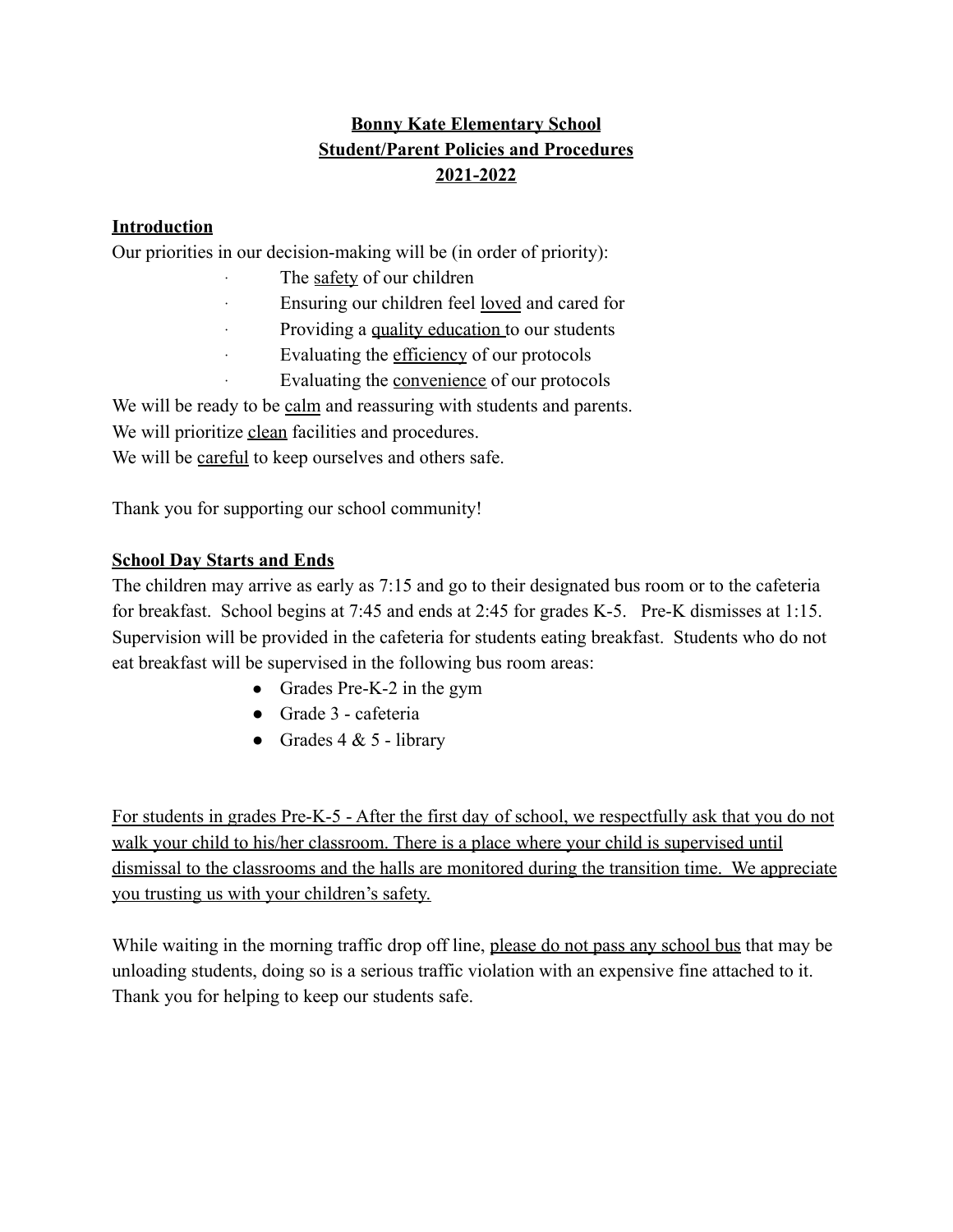### **"Front Door"**

Arriving students, parents, and visitors are invited through the front doors of the school. Bonny Kate Staff always welcomes visits by parents/guardians; however, interruption of classes must be avoided. Our front entrance is secured with a video monitoring system. In order to gain access to the building, please press the button on the system, which is located to the right of the doors. A staff member will greet you using the intercom and request the nature of your visit. All visitors, including parents, must report to the school office. At Bonny Kate, we utilize a computerized check in/check out system. Beginning at 7:50 a.m each day, any individual visiting or volunteering in our school (lunch, field trips, class volunteer, meetings, etc.) will be required to scan their Driver's License to obtain a visitor badge. Visitors and parents should not go to rooms or wait outside of classroom doors without prior approval from office personnel. All outside access doors will remain locked for safety purposes. Parking is available in our front lower lot and at the west end lot below the play area. Please do not park in front of the school if you will be staying longer than 15 minutes. Do Not enter the lower lot from Tipton Station Road; if you do so, you run the risk of receiving a ticket from a Knox County Sheriff's Deputy.

### **Emergency Contact and Telephone numbers**

Student emergency cards are our link to you in case of an emergency. It is extremely important that we always have correct phone numbers for parents (cell, work, etc.) Please help us by providing several contact numbers and keeping them current.

### **Emergency School Closing or Delayed Opening**

The decision to close school due to weather conditions or emergencies is made by the Superintendent of Knox County Schools. Please do not call the school to find out if it is to be closed or dismissed early. Check the Knox County School Website, listen to the radio or watch the television for information regarding closings or delays.

#### **Communication**

The Bonny Kate Staff will use a variety of different tools to communicate information to parents and stakeholders. A school newsletter will be sent electronically at the beginning of each month, which will contain monthly information. Please inform the school if you would like a paper copy of the monthly newsletter. If you would like to receive school announcements from the School Messenger system, please check the Bonny Kate website for information on how to "opt in" to receive messages from this system. Communication via e-mail will also be implemented. Knox County Employees' email addresses can be found on the Knox County Schools Official Website www.knoxschools.org. Please refer to the Knox County Website for additional information regarding policies and procedures within the Knox County School System. Bonny Kate's school website address is [www.bonnykatees.knoxschools.org.](http://www.bonnykatees.knoxschools.org) You can visit our Twitter account @bonnykateelem .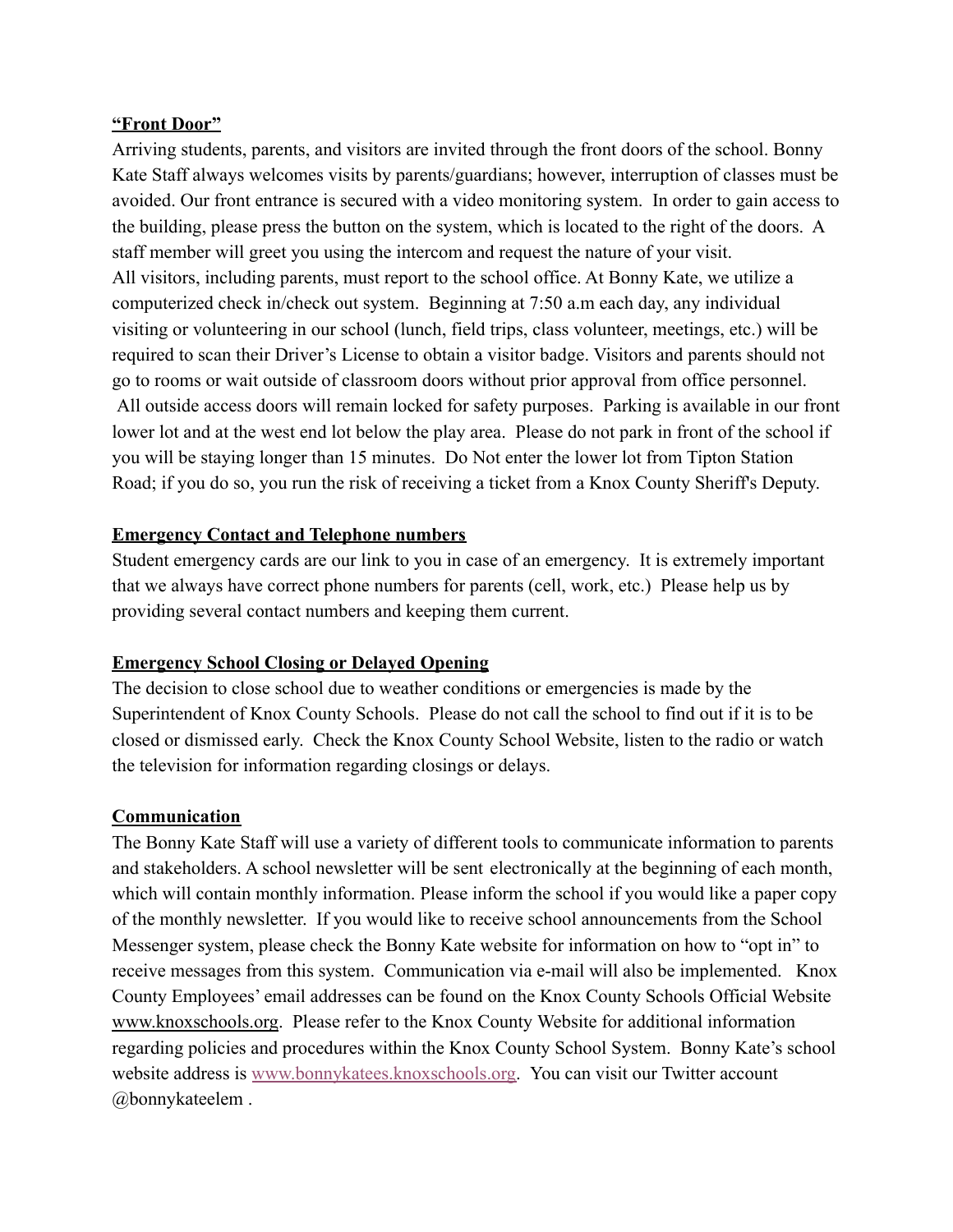## **Parent Portal**

To access your Parent Portal account you may login from any page in the system. Use the login boxes just below the thumbnail calendar found on each page. Enter your Username and Password, then click on "My Family" to see your student(s)' records.

Reminder: Parent Portal accounts are provided at each school for parents. If you have a student in Knox County Schools but do not have an account, please check with your school.

## **Crisis Drills**

We hold fire, tornado, and disaster/intruder drills regularly. We do this in order to teach students to respond calmly in the event of an emergency.

## **Smoking/ Tobacco Use Policy**

Smoking and/or the use of tobacco products are prohibited on all school property.

## **Lost and Found**

Please write your child's name or sew a nametag into sweaters, jackets, gloves, hats, etc. In addition, school bags and lunch boxes should be clearly marked with your child's name. Our "Lost and Found" box is located on a rolling cart near the library. Please check it regularly for lost items.

## **Non-Request of Teacher**

One non-request, per year, for a particular teacher will be taken into consideration if it is presented to the principal in writing before the teachers go off contract in May. This does not guarantee you will be granted the non-request. Students will not be assigned to another teacher after teachers receive their class rosters for the upcoming school year. Non-requests will not be honored if there are only 2 teachers at the requested grade level.

## **Attendance**

### TARDY:

Students who arrive after 7:45 are tardy and must report to the office for a tardy slip. Children arriving after 9:00 must report to the office with a parent or guardian. It is important that the parent brings the child to the office for "check in" due to the necessary information requested when a child is late for school. Often a child cannot tell the office staff why he/she is late and that further frustrates the child. Excessive tardiness will be referred to the school social worker. Knox County School's Board Policy states "students who habitually arrive at school at least 15-30 minutes late are considered excessively tardy and are to be referred to the social services worker"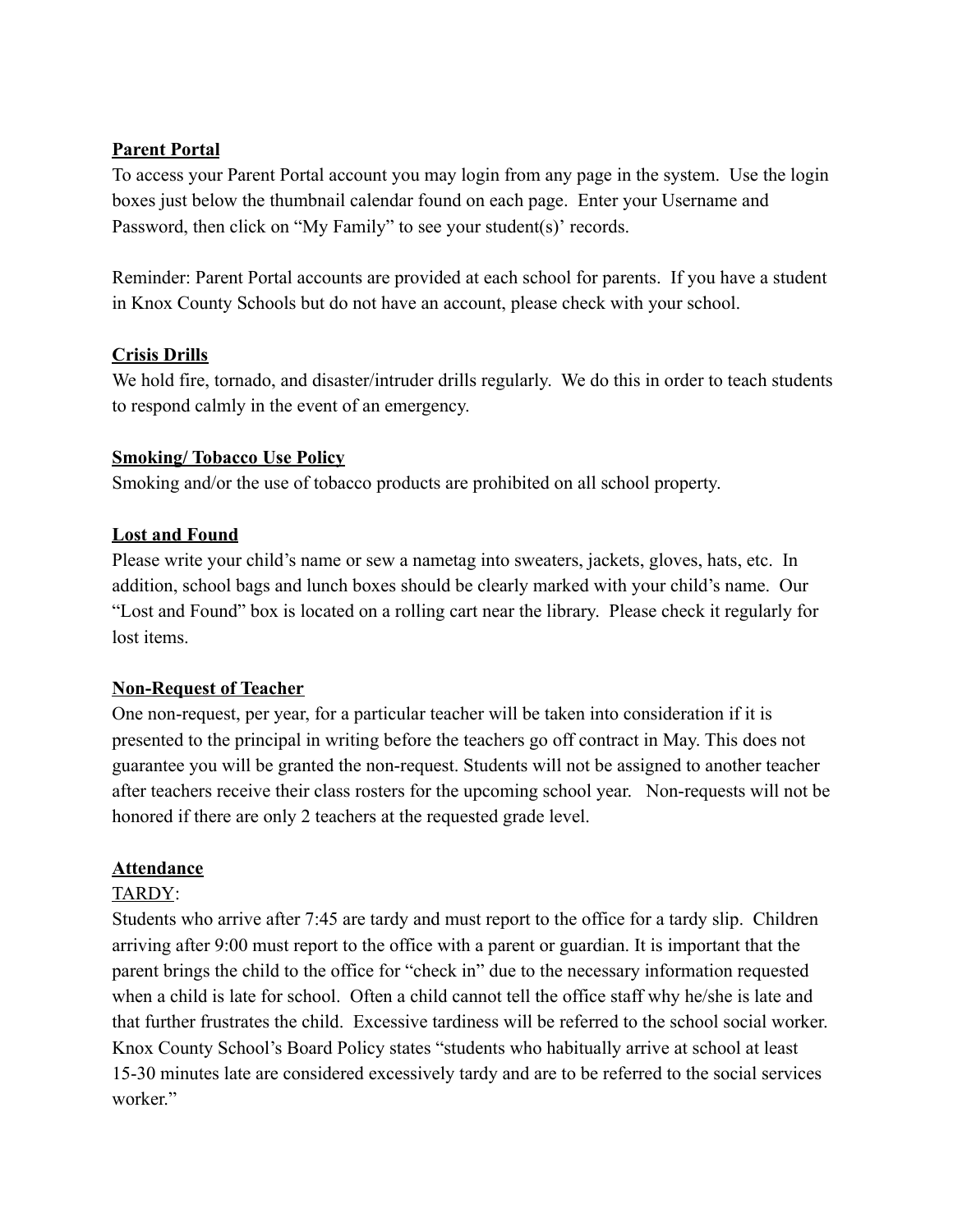### ABSENT:

Tennessee State law requires children in grades K-5 to be in class a minimum of 3 hours and 15 minutes per day in order to be counted present. The policies of the Knox County Board of Education require that excuses for absences be presented to the child's classroom teacher. If a doctor's statement is not being used, then a note should be prepared, signed, and dated by the parent or legal guardian. It should state the date(s) and the nature of the absence. Failure to provide such a note will cause the absence to be unexcused. Notes received after five school days of an absence cannot be accepted, and that absence is unexcused. Notes should accompany the child on the day the child returns to school after an absence. If a student receives five unexcused absences, a letter is generated from Central Office and sent to the legal guardian and appropriate personnel. If a student has ten unexcused absences, his/her name will be given to the Knox County Juvenile Court Judge. Family travel is considered "unexcused". Please remember that only ten days during the school year will be excused with a parent note. Any additional absences will require a doctor's statement.

### **EARLY DISMISSAL:**

Early dismissal is discouraged during the school day. Students may not be dismissed from school without specific written instruction from their parents or legal guardians. Parents/guardians must come into the office and sign their child out of school on the "check out" sheet. Please do not be offended if we ask to see a photo ID; we are only thinking of your child's safety. All students leaving before 2:45 must be signed out in the office.

### **AFTERNOON DISMISSAL:**

**Bus Riders** - If a student regularly rides a school bus, he/she must return home on that same bus unless he/she has specific written permission from his/her parent or legal guardian. Please help us by making sure your child knows their bus number and bus stop.

**Car Riders** - Each family will be given a car tag to hang from the car's rear view mirror. Please have these visible when picking up your child. If you do not have a car tag, you must check your child out in the office, NO EXCEPTIONS!! Please help us keep your child/children safe; thanks for helping us out with this procedure.

**Parkers/Walkers** - Parents who prefer to park and pick up their children after school are asked to wait outside the building with your car tag in hand in order to avoid interruptions at the end of the day. Students should be picked up between 2:45 and 3:00, after the buses have departed. If your student(s) walks home, this must be communicated to the homeroom teacher in writing on the first day of school. The teacher will let the office know so that we can plan to supervise their departure.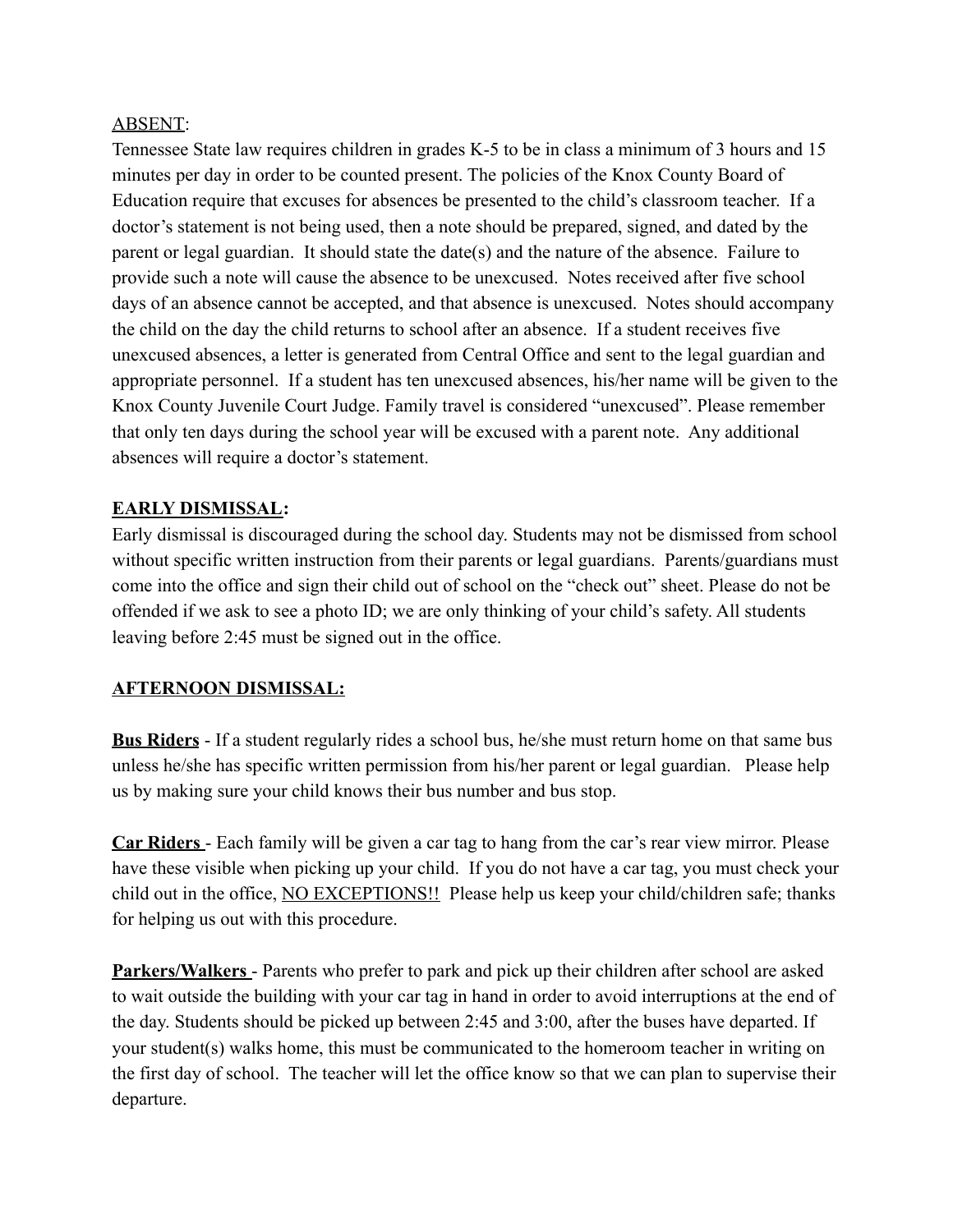**Changes in afternoon transportation** - If you need to make a change in the way your child will go home, please send a note with your child or call the school office before 2:00. Although we understand that emergency situations arise and changes in transportation procedures may be necessary, last minute changes can be confusing. We need time to get the message to your child and supervise their departure. Additionally, children will not be allowed to change procedures based on a verbal request from the child.

Finally, please do not call the office DAILY to inform your child of how they are to get home in the afternoon. *Be sure your child and his/her homeroom teacher are aware of how he/she is to get home from school each day.*

## **PTA**

The Bonny Kate PTA is an active group of energetic parents and friends. We encourage you to join and participate in this vital organization. Fabulous volunteers help make Bonny Kate a special place. We need your time and talents. Come and be involved in "YOUR" school. We have a project that is just the right size for the time that you have to share! Membership forms and volunteer opportunities will be sent home with your child at the beginning of the school year. Show your support by joining the Bonny Kate PTA.

## **School Volunteer Policy**

Depending on the type of volunteer activity proposed, volunteers may be required to submit to a background check. Volunteers who will be alone with students and away from the classroom teacher's supervision or eyesight are required to have a background check. The background check remains in effect for six years. Parents who volunteer in the classroom or school setting or chaperone students and remain within vision of the classroom teacher do not require a background check. Additional information can be obtained on the Knox County Schools website.

## **Social Media**

Please check with the teacher before taking a picture of any child other than your own. It is not appropriate to post pictures of other students on social media.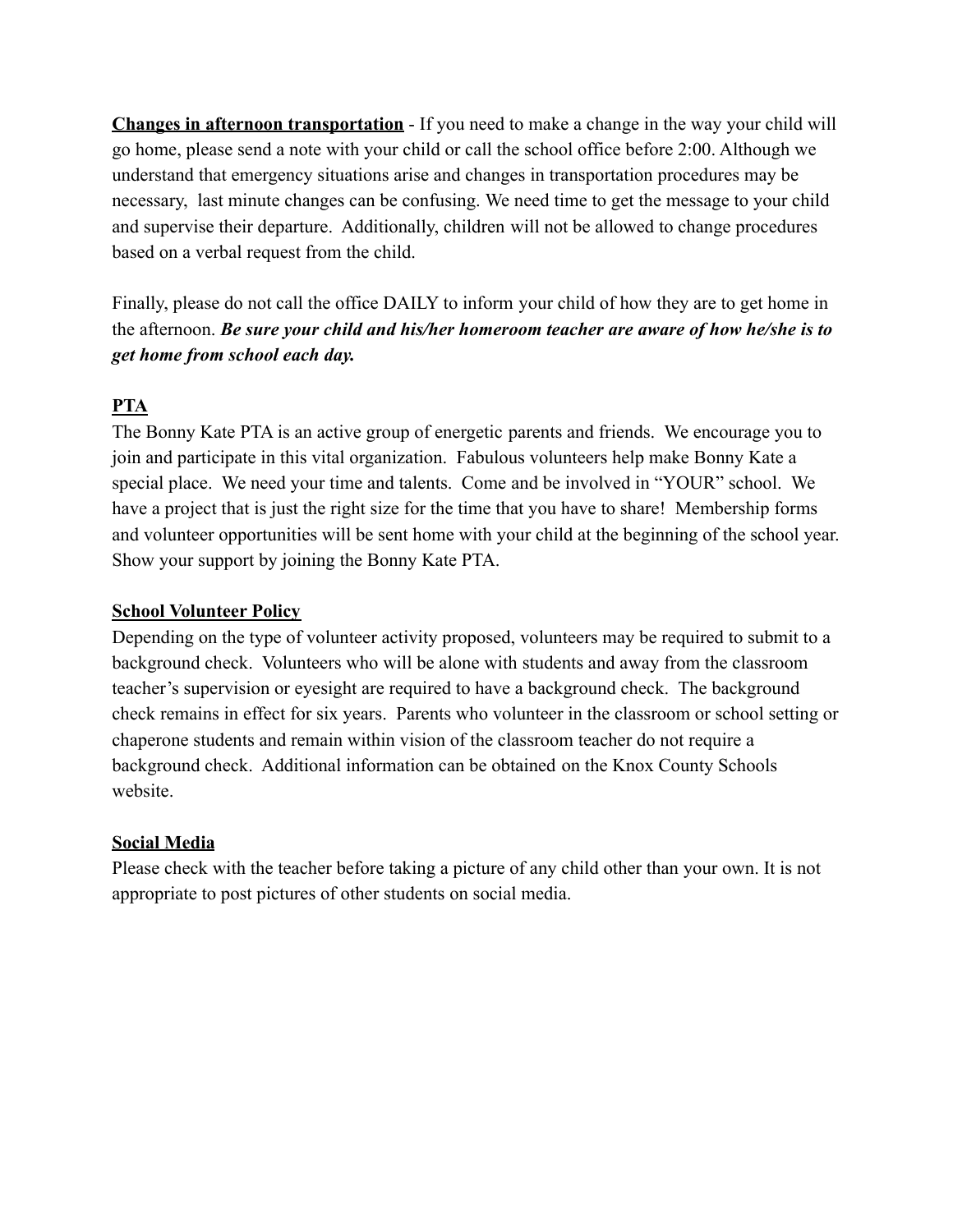## **Student Medications**

A student needing medication during the school day must have an "Administration of Medication" form completed by a physician and on file for EACH medication. This form must note the time the medication is to be administered; the prescribing physician must sign the type and dosage of the medication. Forms can be obtained from the school office or the Knox County School website. Over the counter medications, such as Tylenol, Motrin, poison ivy ointments, etc. follow the same procedure as prescription medications and must be brought to school in an unopened original container. A responsible adult must transport the medication to and from school. Children cannot transport medication.

- Children cannot be at school with fever, vomiting, diarrhea, severe coughs or rashes.
- A child should be fever free (without Tylenol etc.) for 24 hours before returning to school after an illness. This also applies to vomiting and diarrhea.
- You will be notified if your child becomes ill. Children must be picked up when you are called. If we cannot reach you, the emergency contact provided by you will be called.
- Children with a temperature above 100 degrees are required to be picked up by parent or emergency contact.
- Any child diagnosed as having a contagious or communicable medical problem cannot, by law, be permitted to remain at school.
- Please notify your child's teacher if your child has been diagnosed as having significant medical problems, such as diabetes or epilepsy, so that appropriate arrangements can be made if events warrant.
- To comply with Knox County School Board policy, prescription medication cannot be given unless the doctor completes the Physician Form for Administration and Self **Medication**

# **Cafeteria – Policies**

Breakfast and lunch are free to all students.

We are not allowing visitors for lunch or breakfast at this time. Students may bring their lunches from home, but glass bottles or jars may not be brought into the cafeteria. **Soda/carbonated drinks are not allowed**. We cannot heat food items in the microwave.

**Cafeteria – Prices** Extra milk w/Lunch \$.50 Adult Meal (Knox Co. School Personnel) \$3.25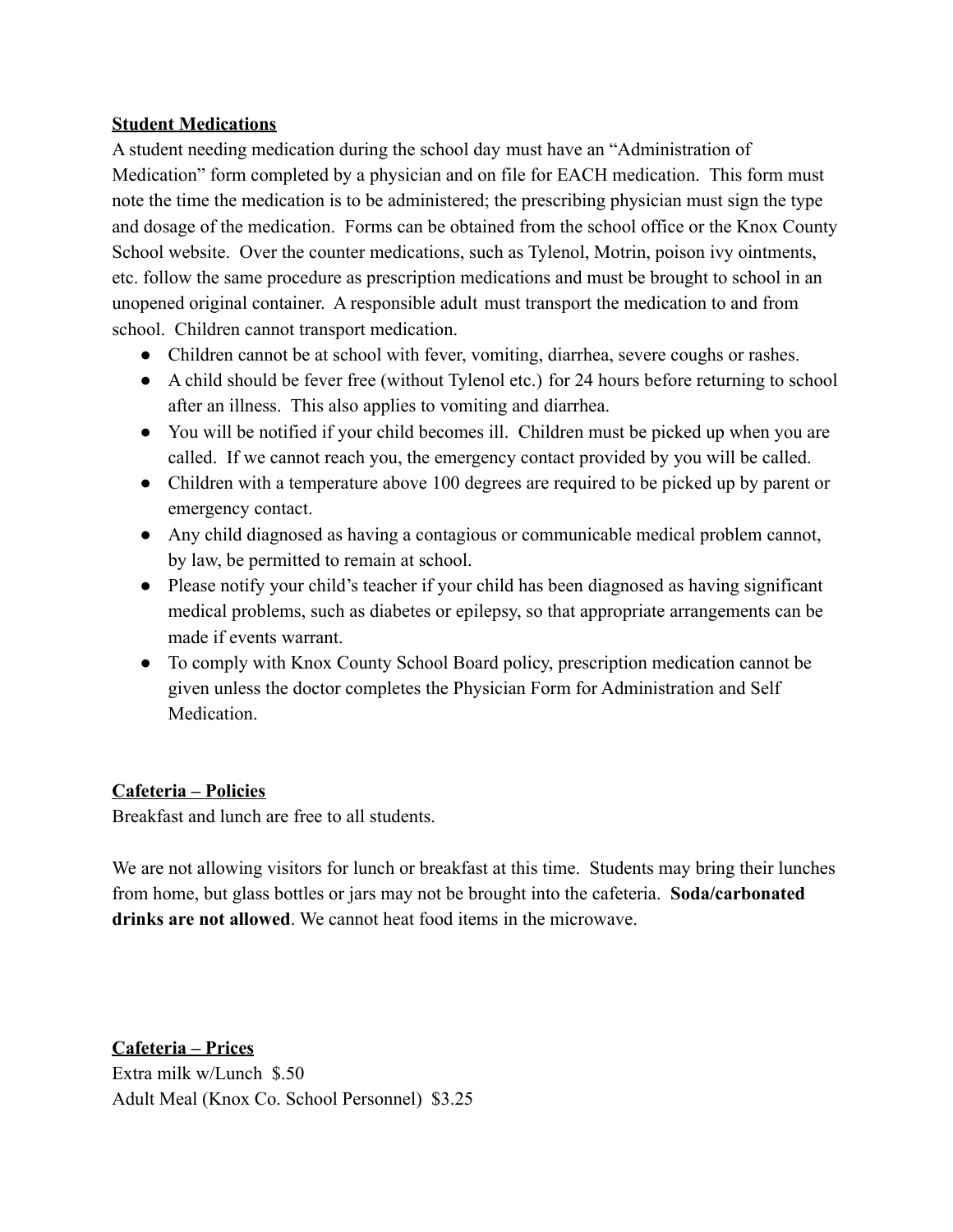Adult Meal (Visitor) \$3.75 Milk - \$ 75 Ice Cream - \$ .75

#### **School Bus Safety**

Riding the school bus is a privilege. The bus driver is charged by the state to notify the school principal of inappropriate behavior on the school bus. Please discuss with your child the rules of conduct for riding the bus. Inappropriate conduct on the school bus will not be tolerated and will result in suspension from riding the bus. Good conduct promotes safety. In order for your child to ride the bus home with a friend, the child must bring a note from home, which must be signed in the office, and presented to the bus driver. Children will not be allowed to change procedures based on a verbal request from the child.

#### **School Parties**

School parties are planned for students with the approval of the teacher and principal. Schools are allowed two parties per year, with an additional  $5<sup>th</sup>$  grade celebration at the end of the school year. Current nutritional guidelines approved by the Knox County School Board must be adhered to regarding food for class parties. For a complete list of approved snacks for school parties, go to www.knoxschools.org.

Birthdays are a special time for our students, but class birthday parties are not permitted. We announce birthdays during morning announcements and students have the opportunity to come to the office and select a birthday book and pencil. Parents may provide an approved healthy treat to be shared at lunchtime.

We don't want a child to have hurt feelings or feel left out so we ask that invitations (for parties held after school hours) NOT be distributed at school.

Please do not have balloons, flowers, etc. sent to children; they will **not** be delivered to the classroom. We apologize for having to restrict this, but it is educationally distracting and cannot be allowed.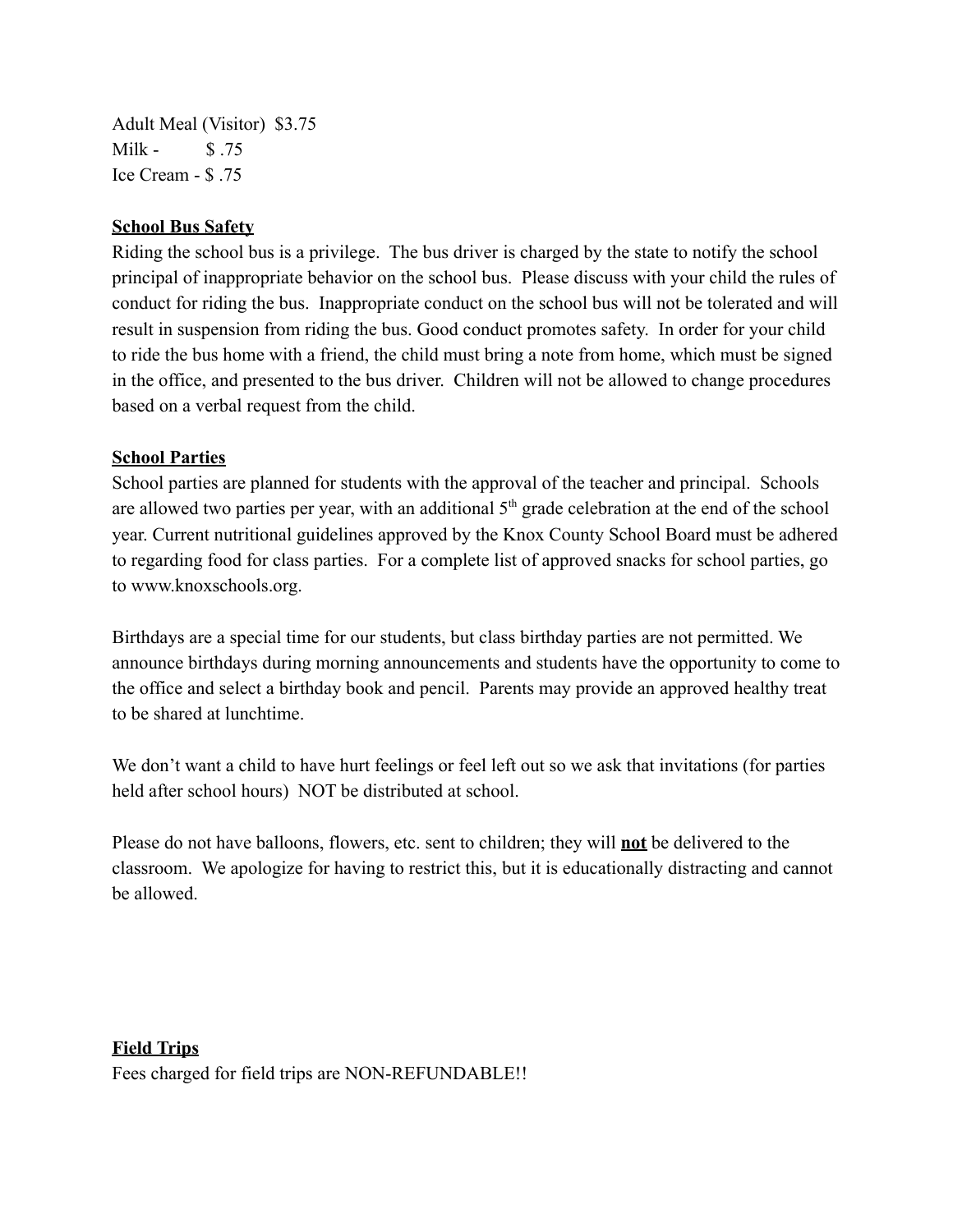Field trips provide children with experiences that enhance the curriculum within the educational program. In order to provide the best and safest trip possible, the following guidelines will be utilized when making preparation for the trip:

--Written parental permission will need to be on file before a child

will be allowed to attend. Telephone requests will not be honored.

--Permission slips must be turned in by the designated deadline.

--Volunteers are needed to help provide for the safety and security of the children.

--Chaperones may not bring other children on the field trip.

--It may be necessary to limit the number of chaperones per trip.

--Chaperones will be asked to attend a meeting to discuss procedures.

\*\*Field trips are a privilege. If students do not demonstrate appropriate behavior during regular school hours, they may forfeit the privilege of attending field trips. Student participation in field trip activities is based on the discretion of the classroom teacher and principal.

## **Dress Code**

The standards for elementary school dress reflect "common sense" and a concern for each child's comfort, safety, cleanliness, and sense of modesty. There is a strong relationship between neat, appropriate attire and a positive learning environment. Apparel or appearance, which tends to draw attention to an individual rather than to a learning situation, must be avoided. To help create the best learning environment for elementary students, the following standards for student dress must be observed:

- 1. Pants must not sag below the waist and must be at a safe length.
- 2. Head apparel, except for religious or medical reasons, must not be worn inside the school building.
- 3. Footwear is required and must be safe and appropriate for indoor or outdoor physical activity. Flip-flops and shower type shoes are inappropriate footwear for school. A good rule of thumb would be, if you can see the child's toes or sock-covered toes, the shoes are inappropriate for outdoor play.
- 4. Clothing or accessories may not display offensive, vulgar language or images and must not advertise products, which students may not legally purchase.
- 5. For students in Grades 3-5, "short shorts", mini-skirts, and skin-tight outer materials such as spandex are inappropriate attire.
- 6. For students in Grades 3-5, shirts, blouses, and dresses must completely cover the abdomen, back, and shoulders, and shirts or tops must cover the waistband of pants, shorts, or skirts with no midriff visible.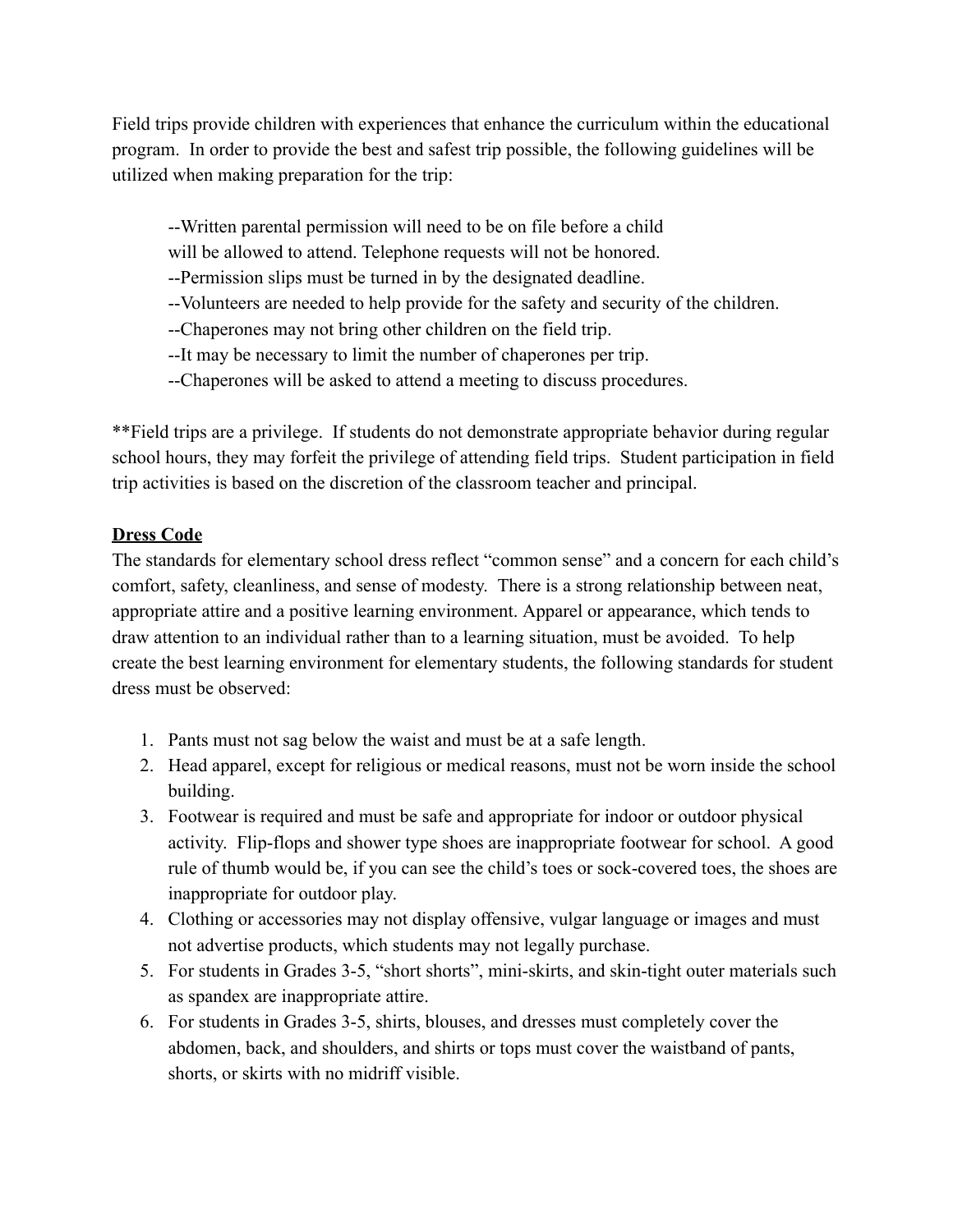The school administration reserves the right to determine whether the student's attire and appearance are within the acceptable limits. In matters of opinion, the judgment of the principal/designee shall prevail.

## **Textbooks**

Students are fully responsible for the care of all textbooks issued to them. Parents will be assessed the replacement costs if books are lost or damaged. Parents will be responsible for turning in or replacing lost or damaged library books. Records/report cards will be withheld if library fines have not been paid.

## **Civility Code**

The Civility Code policy provides rules of conduct that permit and encourage participation in school activities and identifies behaviors that are considered inappropriate and disruptive to the operation of a school or other school district facility.

## **EXPECTATIONS**

Students, faculty, staff, parents, guardians and all other members of the community shall:

- Treat one another with courtesy and respect at all times.
- Take responsibility for one's actions.
- Be cooperative, to the greatest extent possible, toward one another and in solving problems based on what is in the best interest of students.
- Refrain from behavior that threatens or attempts to disrupt school or school district operations; physically harms someone; intentionally causes damage; employs loud or offensive language, gestures, or profanity; or inappropriately shows a display of temper.

The Board does not condone a lack of civility by anyone and offers appropriate administrative avenues for aggrieved parties to seek action or redress in the Knox County Board of Education Policy, Civility Code, B-230 which can be read in its entirety on the Bonny Kate Elementary School Website.

## **Discipline**

The Bonny Kate School Staff is committed to helping children feel good about themselves and about learning. Our purpose is to help students discipline themselves to the extent that they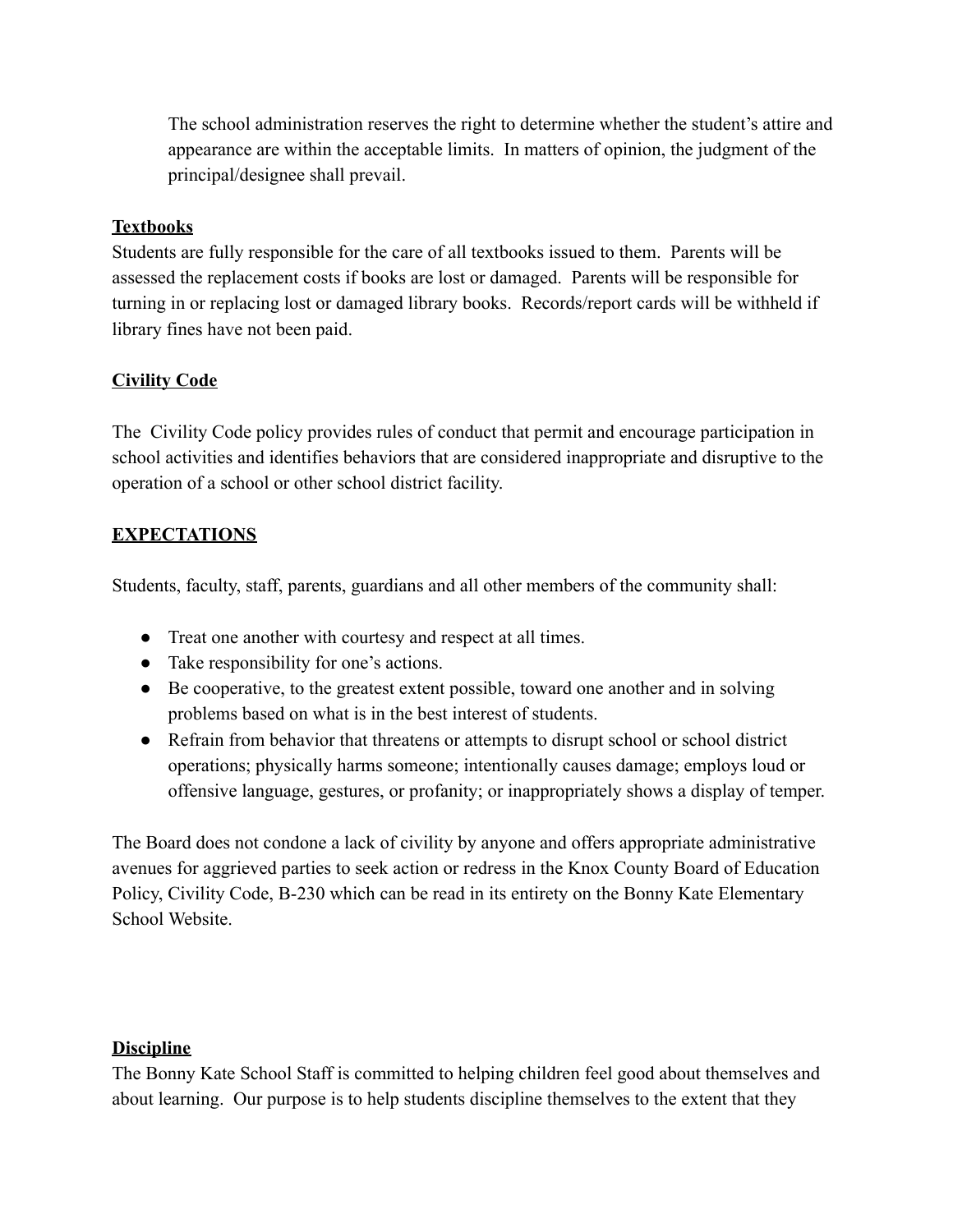consistently show proper respect to all others and eliminate behavior, which may detract from the academic climate. See "Knox County Misbehaviors and Disciplinary Options J-191" for policies and procedures with specific details on discipline protocol, located on the Bonny Kate Elementary School Web page.

School Wide Rules:

o Treat all others the way you would like to be treated – show courtesy and kindness to everyone.

o Keep hands and feet to yourself.

o Remain quiet in hallways.

o Speak softly in restrooms and the cafeteria.

 $\circ$  Walk while inside the building – move about the building quietly and orderly.

Other Expected Behaviors:

o Honor the first request of all supervising adults.

o Be prepared and on time for all classes.

o Use time wisely and stay on task.

o Refrain from fighting and rough play.

o Dress and groom so as not to be a distraction (See Knox County Elementary Dress Code).

o Show respect for the property of others and for school property.

o Refrain from using language offensive to others, use of profanity will not be tolerated.

o Do not bring distracting items to school, such as: yoyos, gum, candy, toys, playing cards, trading cards (sport, pokemon, comic, etc.), hand held video games, calculators, or headphones/radios/cell phones. (Note: If plans are made to include any of these items into classroom activities, teachers will either provide them or send requests to parents in advance.) The teacher or principal may hold distracting items until a parent can pick them up.

o Cell phones all other electronic devices, unless specified by the teacher, are to be kept in backpacks set to the silent mode or the off setting.

Consequences for Misbehavior:

\*\* Note, the consequences may be any or a combination of the following:

o Verbal reprimand by staff member.

o Restorative Circle Protocol

o "Time-Out"

o Forfeiture of privileges

o Counseling by Principal, School Counselor, or Personal Accountability (PAC) Instructor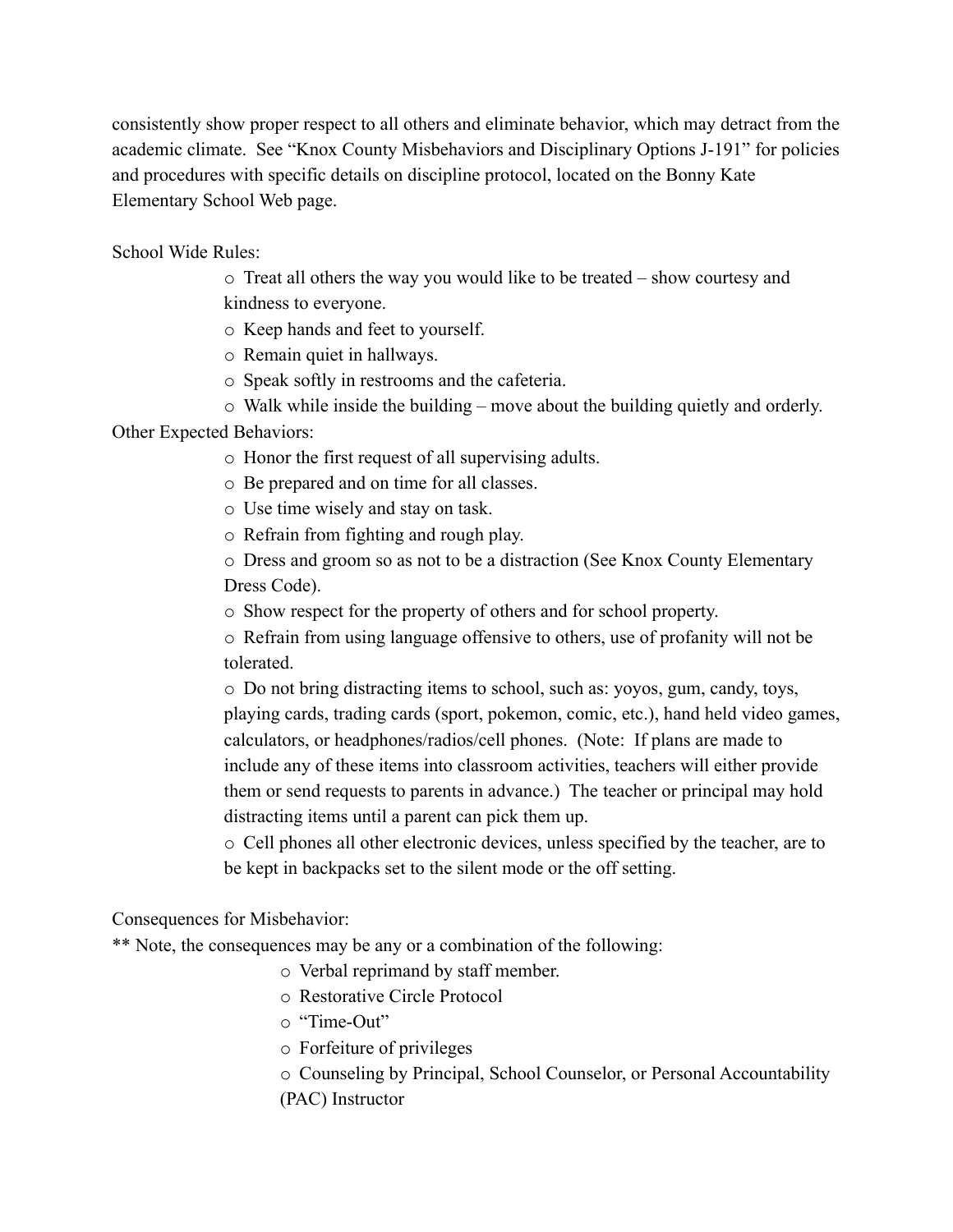- o Parent contact or conference
- o "Time-Out" in the office or Personal Accountability Class (PAC)
- o In school restriction
- o Notification of security officer
- o Suspension from school
- o After school detention with the teacher or principal

A student may be suspended from attendance at school, school sponsored activities, or from riding the bus, for reasons, which may include but shall not be limited to the following:

1. Violation of attendance policy or truancy

2. Immoral or disreputable conduct, including vulgar or profane language

3. Violence or threatened violence against the person or any personnel attending or assigned to any school

- 4. Fighting
- 5. Damaging/defacing school property
- 6. Possession or use of alcoholic beverage on school property
- 7. Possession or use of illegal substances or any derivative or residue there of, any

paraphernalia other than that medically prescribed

8. Theft, extortion, or gambling

- 9. Possession or use of tobacco products
- 10. Possession or use of a firearm
- 11. Possession of a dangerous weapon (including but not limited to any dangerous instrument or substance which is capable of inflicting injury to any person)
- 12. Any other conduct prejudicial to good order or discipline in any school

13. Assaulting a principal or teacher with vulgar, obscene, or threatening language

\*EACH TEACHER WILL ESTABLISH ADDITIONAL BEHAVIOR EXPECTATIONS SPECIFIC TO HIS/HER CLASSROOM.

Since the student's right to learn and the teacher's right to teach must always be protected, conduct prejudicial to good order or discipline will not be tolerated. Positive measures will be followed by firm punitive measures if necessary. Depending on the seriousness of the situation and/or the number of previous referrals to the office, the principal will choose to conference with the student, contact parent (s) by telephone or in writing, or place student in a time out.

# Guidelines for Use of Technology

Technology use is designed to support instructional learning in the classrooms and library.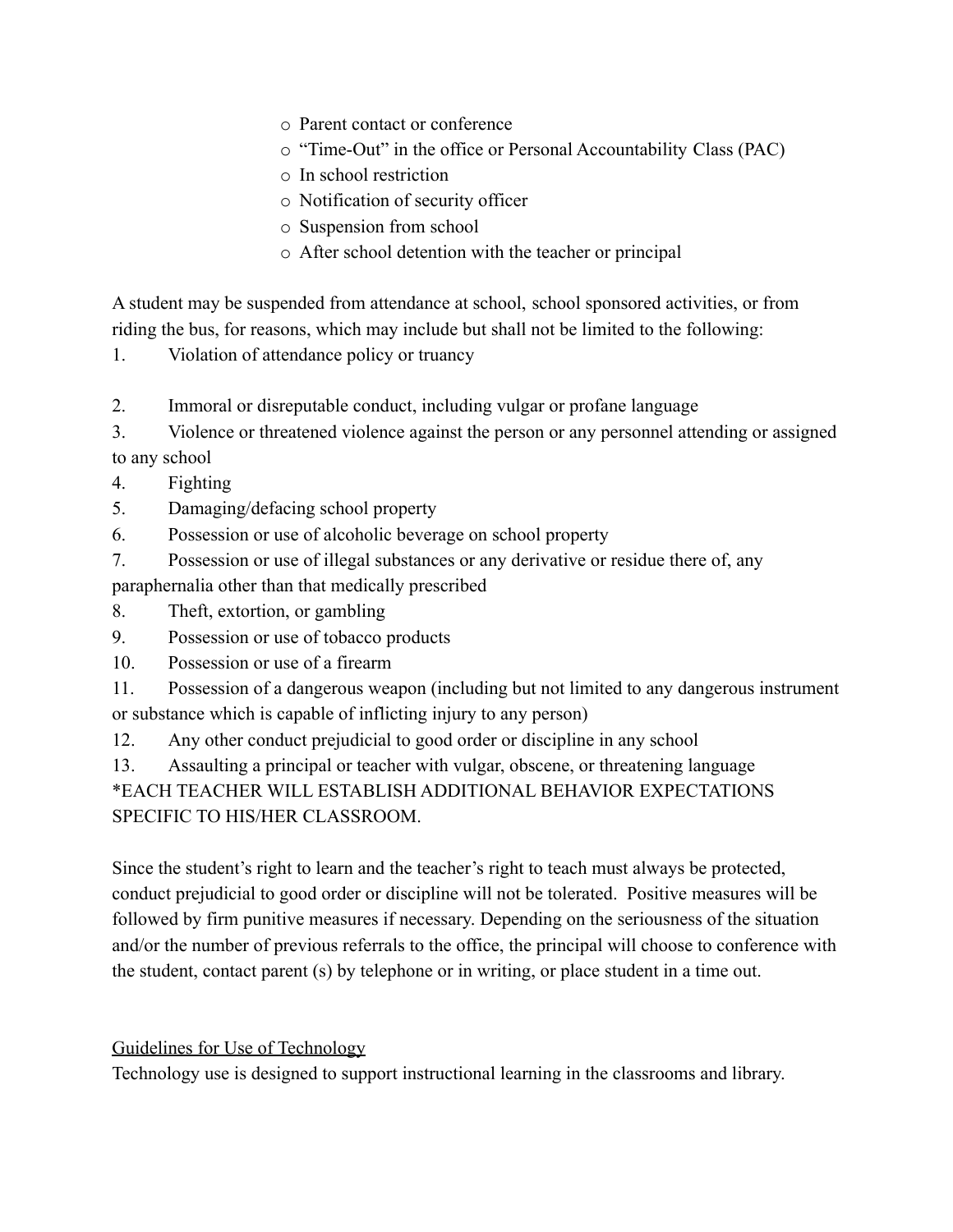Students are to use only the application or approved websites assigned by the teacher.

Students may not clear a device's History at any time.

Students may not swipe or toggle from screen to screen unless directed by teacher.

- Students may not send or receive e-mails while at school.
- Students must keep passwords safe and confidential.
- Students will log in with only his/her credentials.

If a student uses materials from the Internet, he/she must give appropriate credit for the borrowed resource.

Students must receive permission from the teacher before downloading anything from the Internet.

· If something inappropriate is seen, a student will immediately notify teacher and remove self from site.

All students will complete a course in Digital Citizenship and follow established guidelines.

Students must ask permission before printing and print only what is needed.

- If a device is damaged, students will immediately notify the teacher.
- The following applications are on the Docking Station for student use:
	- Safari and Firefox (Web Browsers)
	- Microsoft Word (Document Creation)
	- PowerPoint (Presentations)
	- Excel (Data Spreadsheets)
	- Students should always use student friendly search engines such as:
		- [www.kidrex.org](http://www.kidrex.org)
		- · [www.safesearchkids.com](http://www.safesearchkids.com)

The use of technology is a privilege and inappropriate use will result in the loss of the privilege.

The technology device is the property of the Knox County Schools and may be collected and inspected at any time. Students have no right to privacy for any material on a district technology device.

Preventable Damage/Negligence or Willful Damage/Recklessness to a Device

The parent/guardian and student are responsible for the cost of the repair of the device. The administrator will meet with the student to investigate the incident and discuss with parent/guardian as necessary. The cost of the repair will be to the student who caused the damage to the device.

### From Mrs. Norris